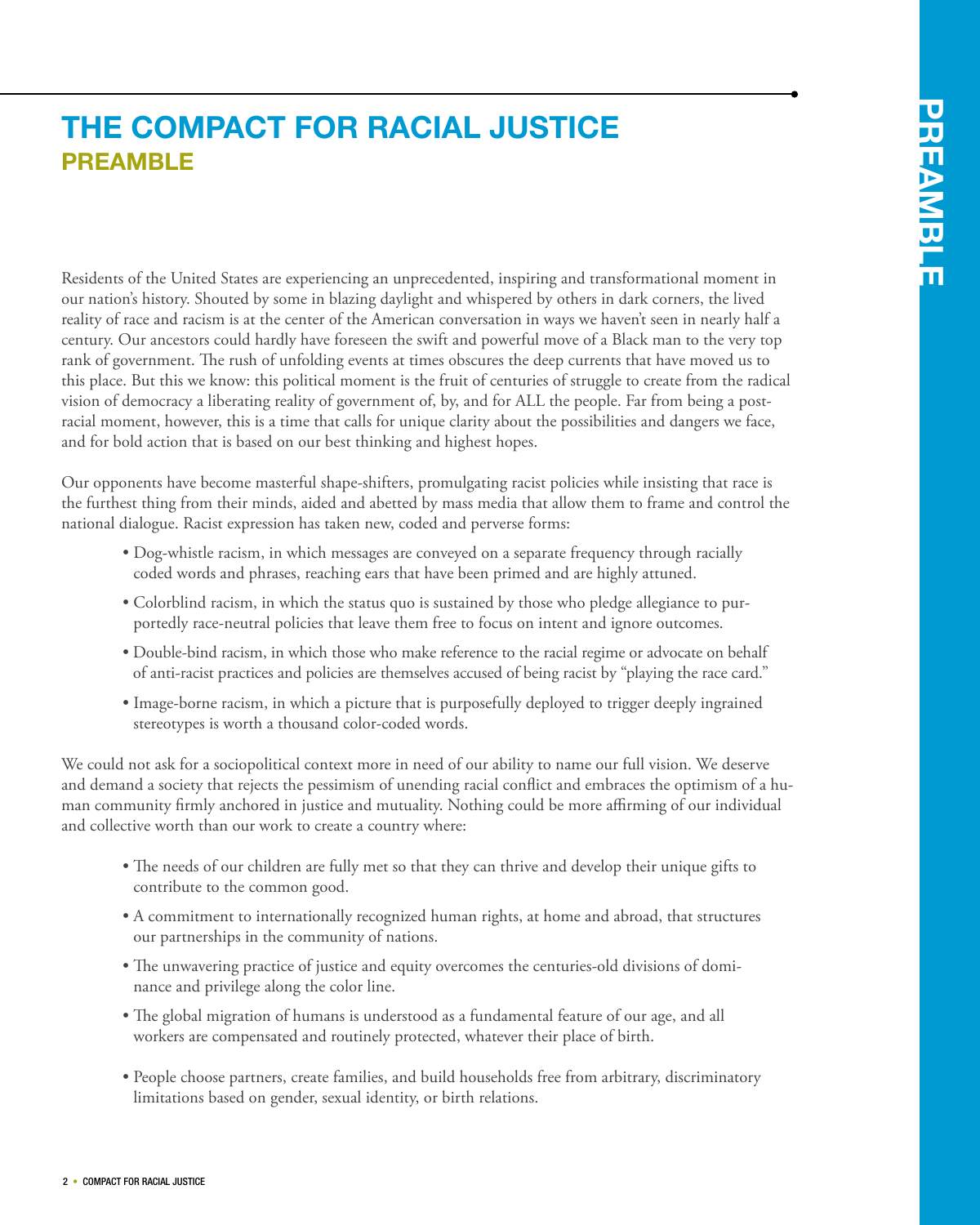- The structural barriers to political participation are removed, creating electoral processes uncorrupted by the power of private wealth and ensuring access to government decision-making at all levels for all people.
- The social safety net is rewoven, its strongest cords a generosity of spirit toward the vicissitudes of the human condition and a recognition that no one deserves to live in desperation.
- The outlandish apportionment of public funds to militarism is diverted to address the climate and energy crises, rebuild neglected infrastructure and meet human needs.
- We respect and celebrate the rich diversity of belief, language and cultural practice that constitutes the national fabric.

It is up to us to rally our considerable resources and place them at the service of the struggle to build a society based on inclusion, justice, equity, dignity and respect for diversity and difference. We need the sustained, dedicated action of grassroots organizers, policy advocates, social analysts, artists, elected officials, union members, religious congregants of every faith, community leaders, technologists and new media makers. We need organizations, networks and alliances that carry our vision and values, sustain collective struggle, promote messages that inform and inspire, expand our capacity to be powerful and establish new policies and practices that institutionalize racial justice.

The seismic shift from institutionalized racial inequity to institutionalized racial equity requires a radical reorientation in policies and practices, a fundamental reordering of economic priorities, and, underlying these two things, a shift in culture and values. A movement of that magnitude comes about only when millions of people have begun to believe that change is possible and have been set in motion to bring it about. It has long been a political truism that the power of wealth can only be overcome by the power of the people, such as:

- Those who can strategically lead us in so thoroughly undermining the structures that degrade people of color that we can begin to build new ones that do not depend on hierarchies.
- Those who are committed to finding creative ways to bridge cultural differences in experience and perspective among different communities so we can build winning coalitions of conscience.
- Those who are willing to lead by example and teach us to become attuned to the compounding dynamics of race, class, gender, religion, sexual identity, citizenship status, and level of physical/ mental ability, and whose work at these intersections empowers the multipally marginalized.
- And those spiritually committed seekers who show us the way to hope and courage as we take up the hard work of inspiring, mobilizing, educating, organizing, recruiting, and communicating.

At this, OUR moment of destiny, let us acknowledge with great gratitude that we build on the legacy of those who, down through the centuries, made our progress possible. May what they dreamed be ours to do. We are rich in resources, in the very first place the deep creativity, intelligence, and perseverance of communities who hunger for freedom. And so we, steadfast travelers on the long roadway to racial justice, are secure in the knowledge that our destination will be reached. We've come this far not just by faith, not just by leaning on what we hold sacred, but by the daily decision of each and every one of us not to turn around. We will never give up, we will never give in; we will find a way or make one, together.